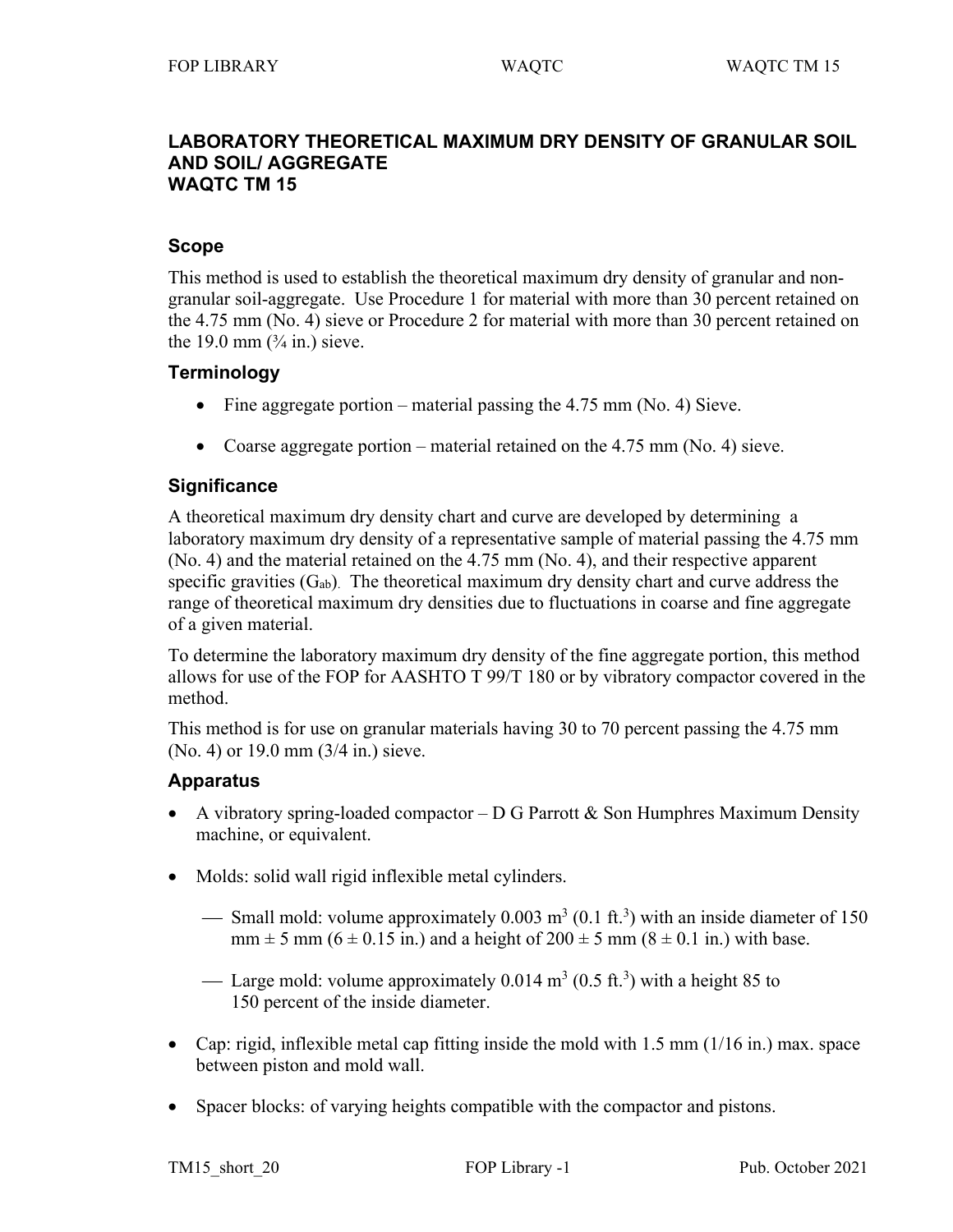- Measuring device: minimum length 150 mm (6 in.), accurate and readable to 2.5 mm (0.01 in.)
- Sieves: 75 mm  $(3 \text{ in.})$ , 19 mm  $(3/4 \text{ in.})$ , and a 4.75 mm (No. 4) conforming to the FOP for AASHTO T 27/T 11
- Balance or Scale: Capacity sufficient for the principle sample mass, readable to 0.1 percent or 0.1 g, and meeting the requirements of AASHTO M 231
- Tamping rod: straight steel, 16 mm (5/8 in.) in diameter and approximately 400 mm (24 in.) long having at least one end rounded to a hemispherical tip
- Straight edge: at least 25 mm (1 in.) longer than the diameter of the mold
- A stopwatch or timer readable to 1 second

# **Determining Laboratory Maximum Dry Density**

Select the proper method for determining the laboratory maximum dry density of the fine aggregate portion of the sample, refer to Table 1, or as directed by the agency.

Select the proper method for determining the laboratory maximum dry density of the coarse aggregate portion of the sample, refer to Table 2.

| <b>Estimated Soil Type</b>                                   | <b>Recommended Test Method</b>                                                       |
|--------------------------------------------------------------|--------------------------------------------------------------------------------------|
| Sandy, non-plastic, permeable soil or non-<br>cohesive soil. | <b>WAQTC TM 15 Vibratory Compactor</b>                                               |
| Silt, some plasticity, low permeability.                     | FOP for AASTHO T 99/T 180, T 99<br>Method A                                          |
| Sandy/silt, some plasticity, permeable.                      | WAQTC TM 15 and FOP for AASHTO<br>T 99/T 180, T 99 Method A<br>(use highest results) |

**Table 1 Fine Aggregate Portion Laboratory Maximum Dry Density Method**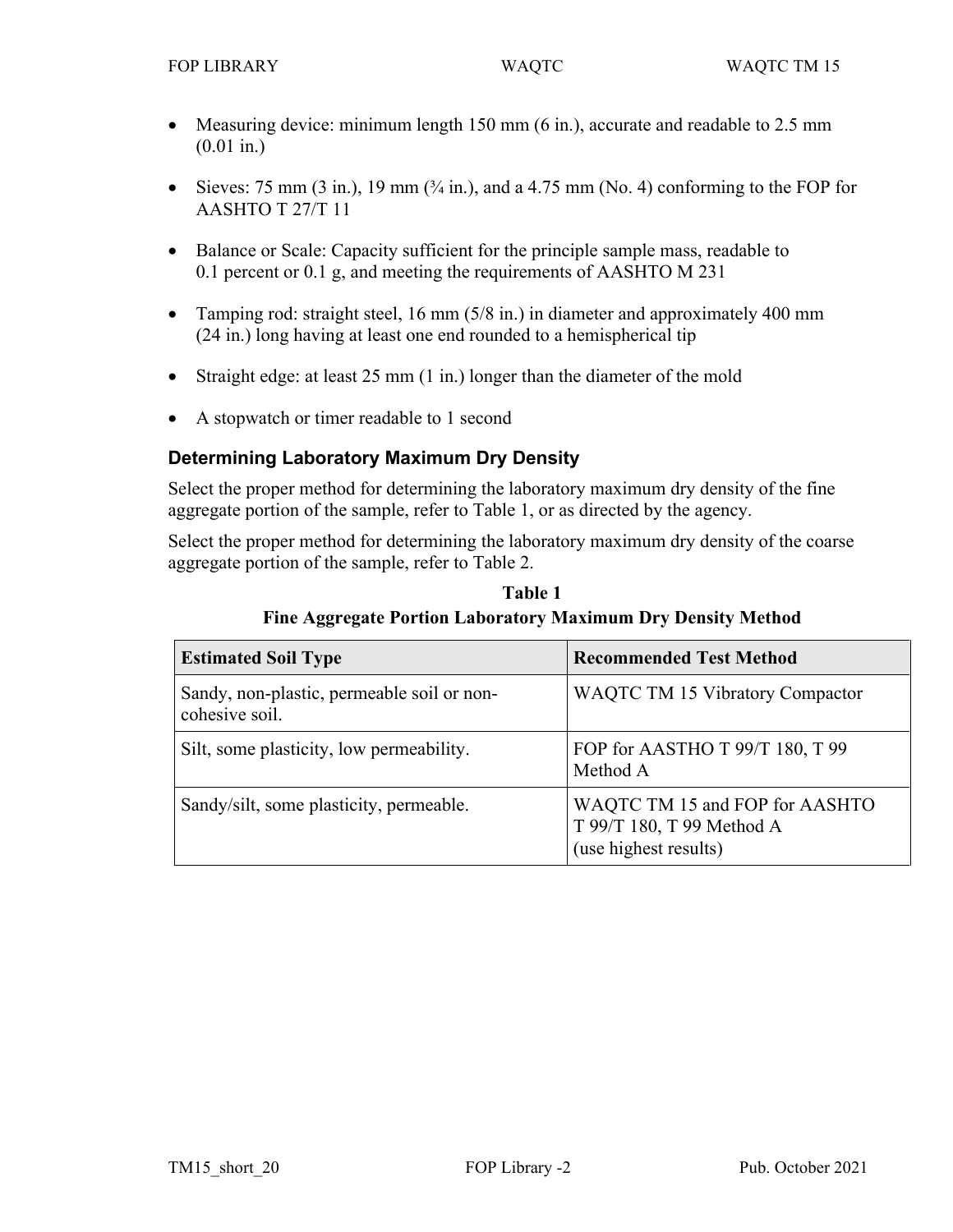| <b>Coarse Aggregate Amount</b>                                                                                                                                       | <b>Test Method</b>                                           |  |  |
|----------------------------------------------------------------------------------------------------------------------------------------------------------------------|--------------------------------------------------------------|--|--|
| No more than 15 percent by weight of the original<br>aggregate specimen exceeds 19 mm $(\frac{3}{4}$ in.)                                                            | <b>WAQTC TM 15 Vibratory</b><br>Compactor Procedure 1        |  |  |
| 15 percent or more by weight of the original aggregate<br>specimen is greater than 19 mm $(3/4 \text{ in})$ but does not<br>exceed $75 \text{ mm}$ $(3 \text{ in.})$ | <b>WAQTC TM 15 Vibratory</b><br><b>Compactor Procedure 2</b> |  |  |

**Table 2 Coarse Aggregate Portion Laboratory Maximum Dry Density Method**

# **Sample Preparation**

- 1. Obtain a representative sample according to the FOP for AASHTO R 90, minimum 180 kg. (400 lbs.).
- 2. Reduce according to the FOP for AASHTO R 76 to a sufficient size to yield amounts required in steps 7 and 8.
- 3. If the sample is damp, dry until it becomes friable under a trowel. Drying may be in air or by use of a drying apparatus maintained at a temperature not exceeding 60°C (140°F).
- 4. Thoroughly break up aggregations in a manner that avoids reducing the natural size of individual particles.
- 5. Remove the material retained on the 75 mm (3 in.) sieve.
- 6. Separate into coarse and fine aggregate portions by passing the remainder of the sample through the 4.75 mm (No. 4) sieve.
- 7. Fine aggregate
	- a. Obtain a representative sample as described in the FOP for AASHTO T 99/T 180, T 99 Method A, or
	- b. Obtain at least three representative test samples of approximately 6 kg (13 lb.) each for the fine aggregate vibratory compactor method.
- 8. Coarse aggregate obtain a representative sample for one of the following:
	- a. 19 mm  $(\frac{3}{4}$  in) to 4.75 mm (No. 4) approximately 5 kg (11 lb.) for coarse aggregate vibratory compactor Procedure 1; or
	- b. 75 mm  $(3 \text{ in})$  to 4.75 mm  $(No. 4)$  approximately 20 kg  $(45 \text{ lb.})$  for coarse aggregate vibratory compactor Procedure 2.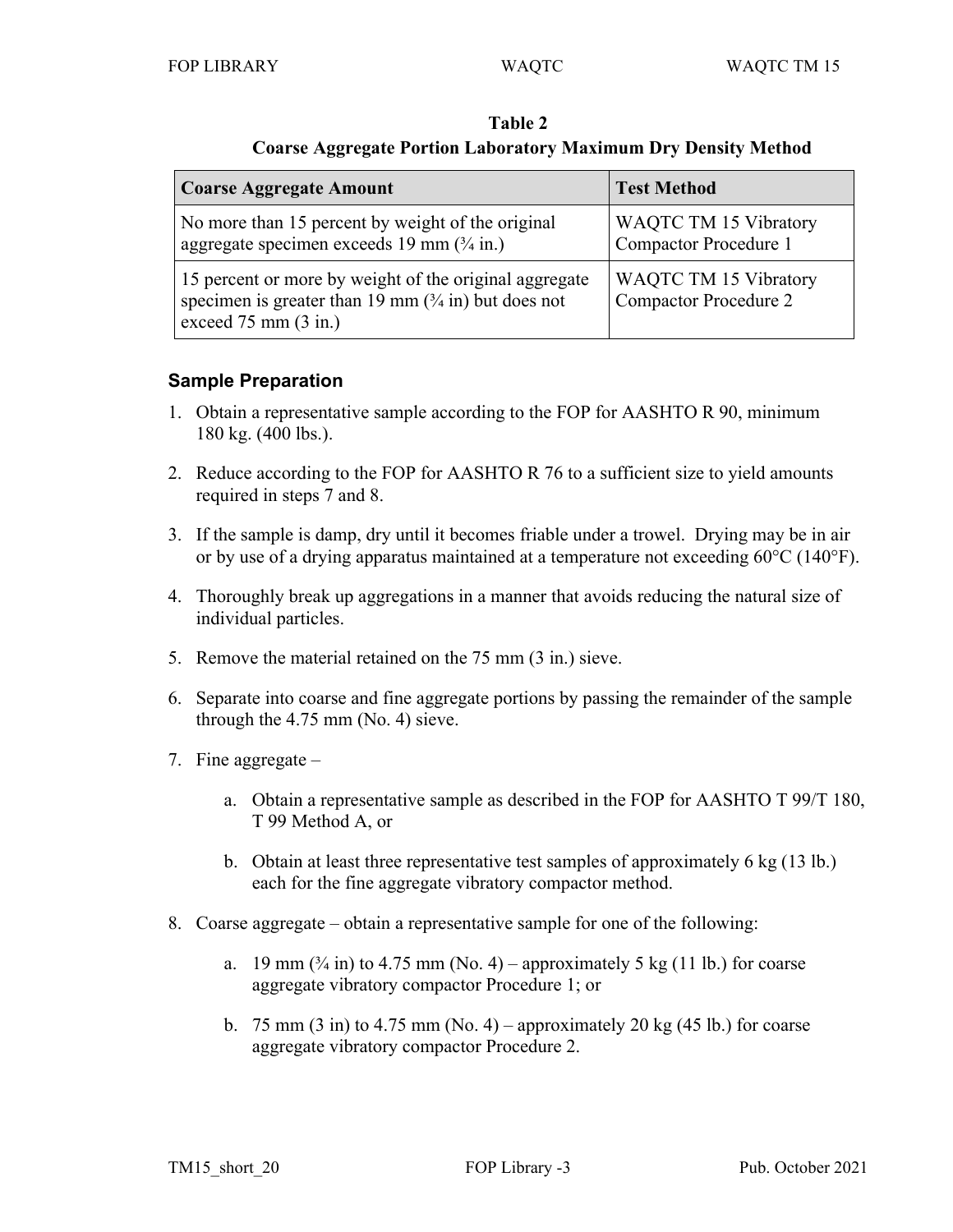# **Laboratory Maximum Dry Density of Fine Aggregate Portion**

Determine laboratory maximum dry density of the fine aggregate portion according to the FOP for AASHTO T 180/T 99, T 99 Method A, or the following vibratory compactor method. Refer to Table 1.

# **Vibratory Compactor Method**

- 1. Determine and record the mass of the clean dry small mold to the nearest  $5 \text{ g} (0.01 \text{ lb.})$ . Designate this mass as the Mm.
- 2. Add enough water to one of the fine aggregate portions to saturate the sample, approximately optimum moisture. Do not over saturate (Note 1).
- *Note 1*: The sample is considered saturated when one to two drops of free water are visible at the base of the mold at the end of the first 2-minute load cycle, Table 3. Refer to Step 11.
- 3. Mix until homogenous.
- 4. Place approximately one third of the sample in the mold.
- 5. Consolidate with 25 strokes of the tamping rod, distribute evenly over the surface, and 25 blows of the manually operated rammer.
- 6. Repeat Steps 4 and 5 for two subsequent lifts. The surface of the top lift should be finished as level as possible.
- 7. Place the cap on top of the molded specimen and mount the mold on the jack platform in the compactor. Use spacers between the load spring assembly and cap to adjust the elevation of the mold so the hammers strike near the center of the mass of material in the mold.
- 8. Elevate the mold with the jack until the load spring assembly seats on top of the cap and apply an initial seating load of approximately 100 lbf. on the sample.
- 9. Start the compactor hammers. Continue to elevate the mold, applying the load gradually over the time stated in the Table 3.

| LUAU Application Raw |           |  |  |
|----------------------|-----------|--|--|
| Load $Ib_f$          | Time      |  |  |
| 0 to 500             | $1$ min.  |  |  |
| 500 to 1,000         | $30$ sec. |  |  |
| 1,000 to 2,000       | $30$ sec. |  |  |

**Table 3 Load Application Rate**

10. Upon reaching 2,000 lbf at the end of the 2-minute cycle, stop the hammer, release the load on the jack, and return to zero pressure.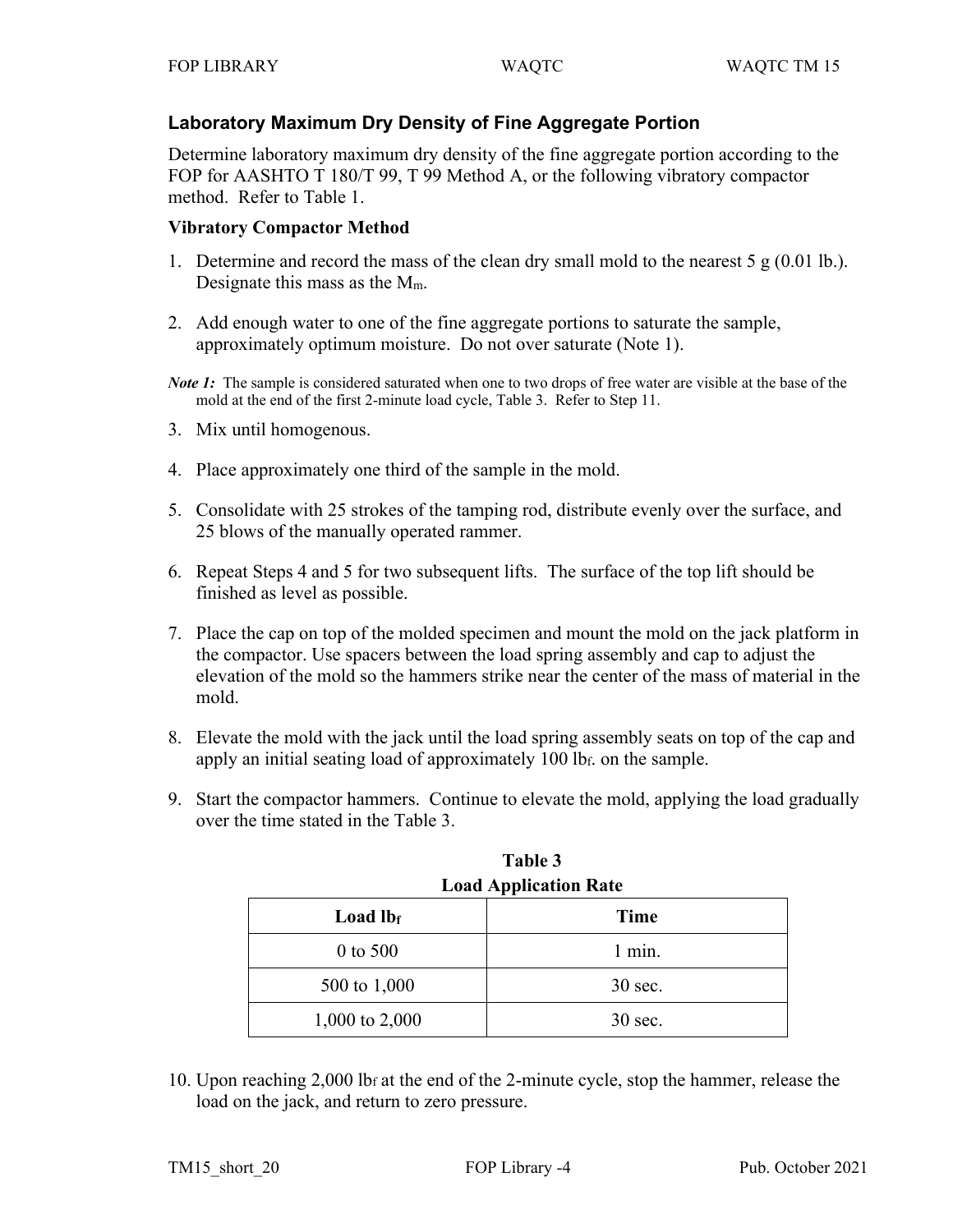- 11. Determine apparent moisture.
	- a. If the material is pumping around the mold cap or excessive amounts of water are seeping from the mold, prepare a new sample and begin the test again at Step 1.
	- b. If the base of the mold is dry or there is a small amount of water, repeat Steps 7 through 10, four additional times.
- 12. Remove the mold assembly from the compactor.
- 13. Measure the height of the compacted specimen.
	- a. Lay the straight edge across the mold.
	- b. Using the measuring device, measure from the bottom of the straight edge to the top of the cap and spacers to the nearest 0.1 mm (0.01 in.). Designate as D.
	- c. Calculate and record the height, hs, of the compacted specimen, subtract D and the T, from Annex A, from the height of the mold.
- 14. Determine and record the mass of the mold and specimen, Mms, to the nearest 5 g  $(0.01$  lb.).
- 15. Determine and record the mass of the specimen,  $M_s$ , by subtracting  $M_m$  from  $M_{ms}$ .
- 16. Remove the specimen from the mold.
- 17. Use the entire specimen for a moisture content sample or obtain a representative sample by slicing vertically through the center of the specimen. Obtain at least 500 g. (1.1 lb.) from one of the cut faces, ensuring that all the layers are represented. If a vertical face does not exist, take a representative sample.



**Slice through the center Representative moisture** 

**content sample**

- 18. Determine and record the moisture content, w, according to the FOP for AASHTO T 255/T 265.
- 19. Calculate and record the wet density,  $\rho_w$ , of the fine aggregate portion.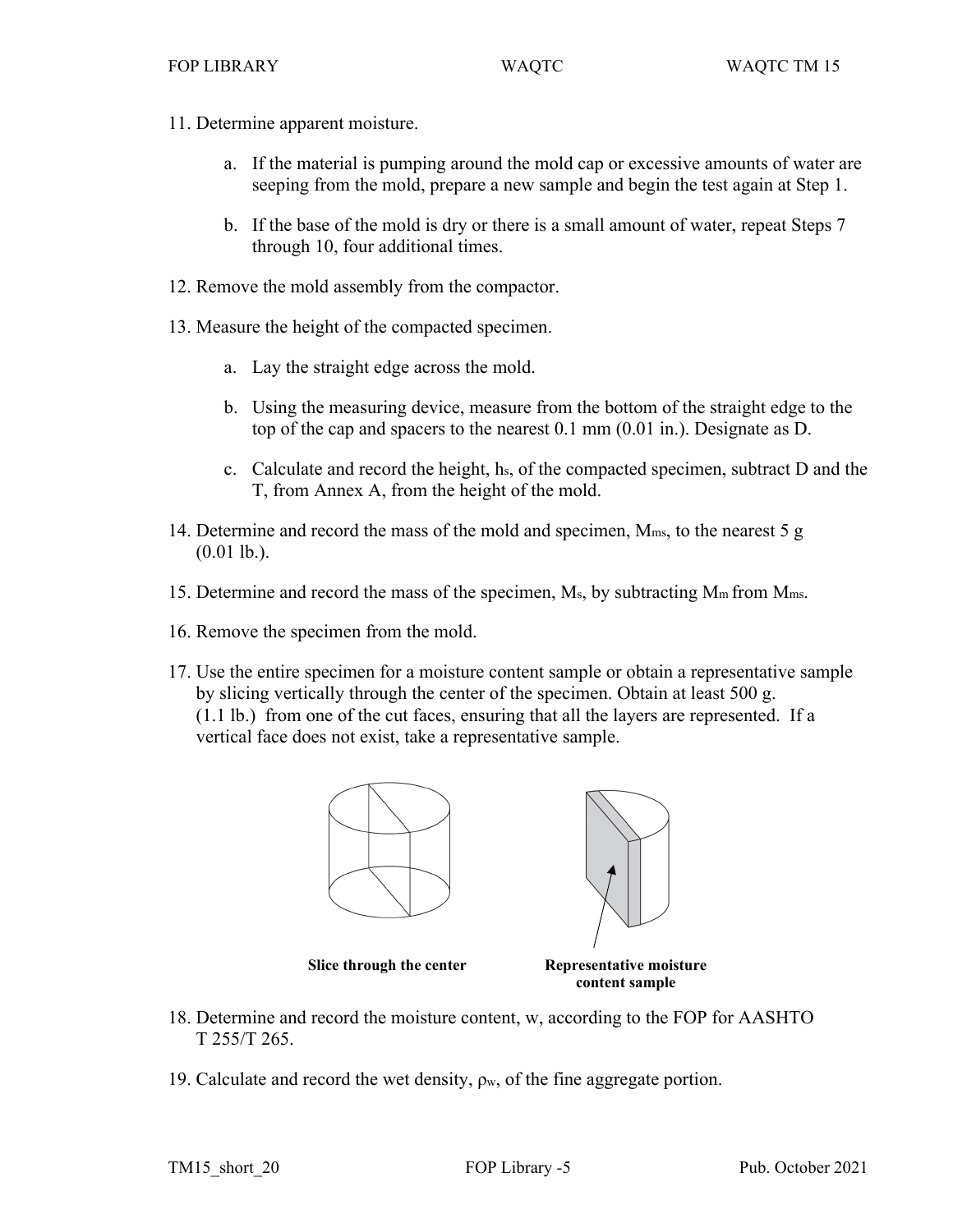20. Calculate and record the laboratory dry density,  $\rho_d$ , of the fine aggregate portion.

# **Laboratory Maximum Dry Density of the Coarse Portion**

#### **Vibratory Compactor Method**

*Note 2*: Procedure 1 uses the small mold, this procedure is not recommended for material with aggregate larger than 9.3 mm (3/4 in.).

#### **Procedure 1**

- 1. Determine and record the mass of the small mold to the nearest  $5 \text{ g} (0.01 \text{ lb})$ . Designate this mass as the  $M_m$ .
- 2. Determine and record the mass of the coarse aggregate portion to the nearest 5 g (0.01 lb.). Designate this mass as the Ms. See Note 3.
- *Note 3*: If all the coarse aggregate portion does not fit in the mold or there is some indication that material may have been lost, perform alternate Step 15 to determine M<sub>s</sub>.
- 3. Determine amount of water to add to the coarse aggregate portion by multiplying the mass determined in Step 2 by 0.025 (2.5 percent).
- 4. Add water to coarse aggregate portion, mix thoroughly.
- 5. Place approximately one third of the sample in the mold.
- 6. Tamp the surface lightly with the manually operated rammer to consolidate material and achieve a level surface.
- 7. Repeat Steps 5 and 6 for two subsequent lifts. Ensure all of the coarse aggregate portion is placed in the mold.
- 8. Place the cap on top of the molded specimen and mount the mold on the jack platform in the compactor. Use spacers between the load spring assembly and cap to adjust the elevation of the mold so the hammers strike near the center of the mass of material in the mold.
- 9. Elevate the mold with the jack until the loading spring assembly seats on top of the cap and spacers.
- 10. Apply an initial seating load of approximately 100 lbf on the sample.
- 11. Start the compactor hammers. Continue to elevate the mold, applying the load gradually over the time stated in the Table 3.
- 12. Upon reaching the 2,000 lbf load at the end of the 2-minute cycle, stop the hammer, release the load on the jack, and return to zero pressure.
- 13. Repeat Steps 10 through 12 four additional times.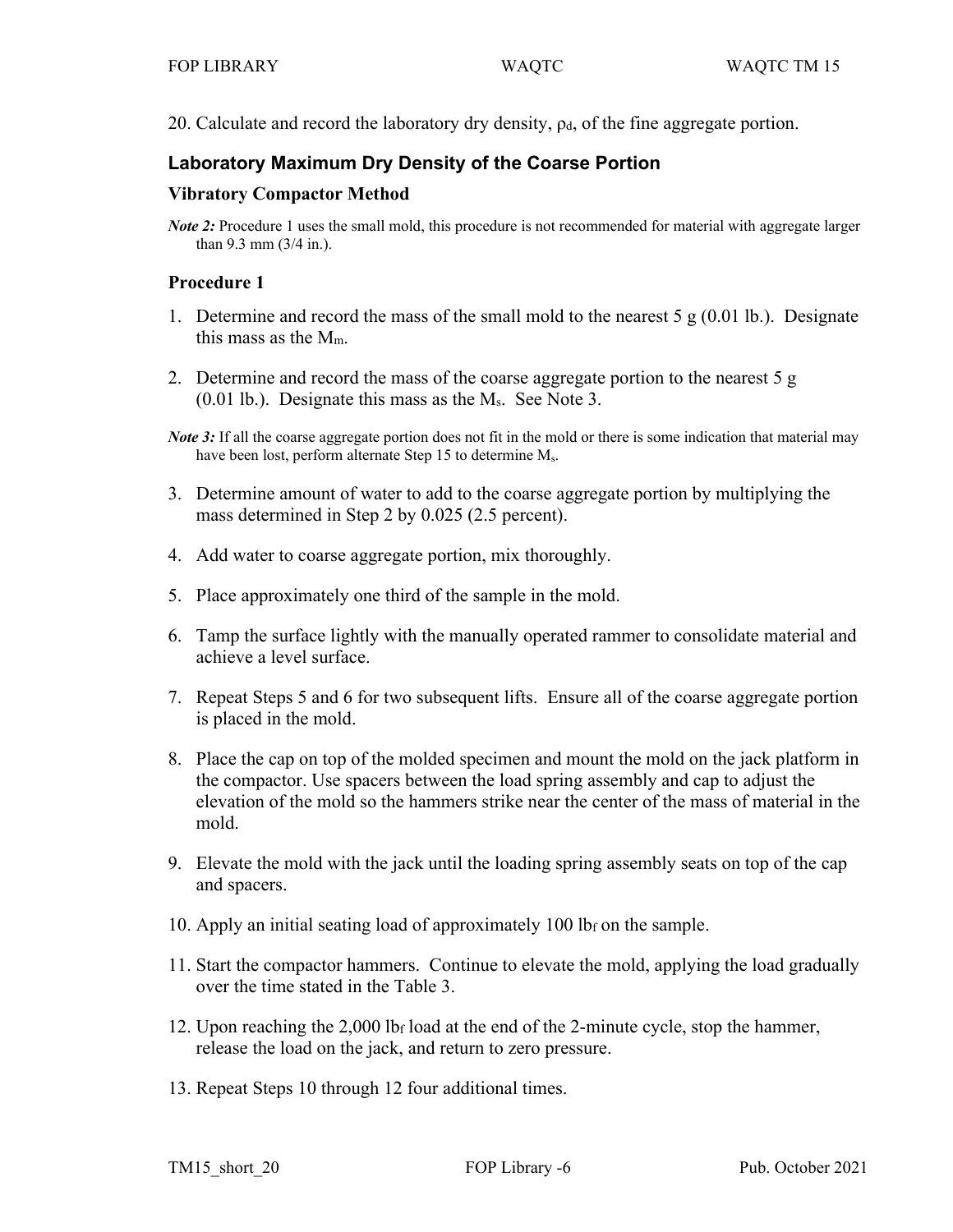- 14. Remove the mold assembly from the compactor.
- 15. Measure the height of the compacted specimen.
	- a. Lay the straight edge across the mold.
	- b. Using the measuring device, measure from the bottom of the straight edge to the top of the cap and spacers to the nearest 0.1 mm (0.01 in.). Designate as D.
	- c. Calculate and record the height of the compacted specimen, hs, by subtracting D and T (thickness of the cap) from the height of the mold  $h_m$ . See Annex A.
- 16. Alternate method of determining Ms
	- a. Remove the specimen from the mold.
	- b. Determine the dry mass according to the FOP for AASHTO T 255. Designate as Ms.
- 17. Calculate and record the laboratory dry density,  $\rho_d$ , of the coarse aggregate portion.

## **Procedure 2**

- 1. Determine and record the mass of the large mold and cap to the nearest  $5 \text{ g} (0.01 \text{ lb.})$ . Designate this mass as the Mm.
- 2. Determine and record the mass of the coarse aggregate portion to the nearest 5 g (0.01 lb.). Designate this mass as the Ms.

*Note 4*: If all the coarse aggregate portion does not fit in the mold or there is some indication that material may have been lost, perform alternate Step 13 to determine M<sub>s</sub>.

- 3. Place approximately one fifth of the sample in the mold.
- 4. Tamp the surface lightly with the manually operated rammer to consolidate material and achieve a level surface.
- 5. Place the cap on top of the molded specimen and mount the mold on the jack platform in the compactor. Use spacers between the load spring assembly and cap to adjust the elevation of the mold so the hammers strike near the center of the mass of material in the mold.
- 6. Elevate the mold with the jack until the loading spring assembly seats on top of the cap.
- 7. Apply an initial seating load of approximately 100 lb<sub>f</sub> on the sample.
- 8. Start the compactor hammers. Continue to elevate the mold, applying the load gradually over the time stated in the Table 3.
- 9. Upon reaching the  $2,000$  lb<sub>f</sub> load at the end of the 2-minute cycle, stop the hammer, release the load on the jack, and return to zero pressure.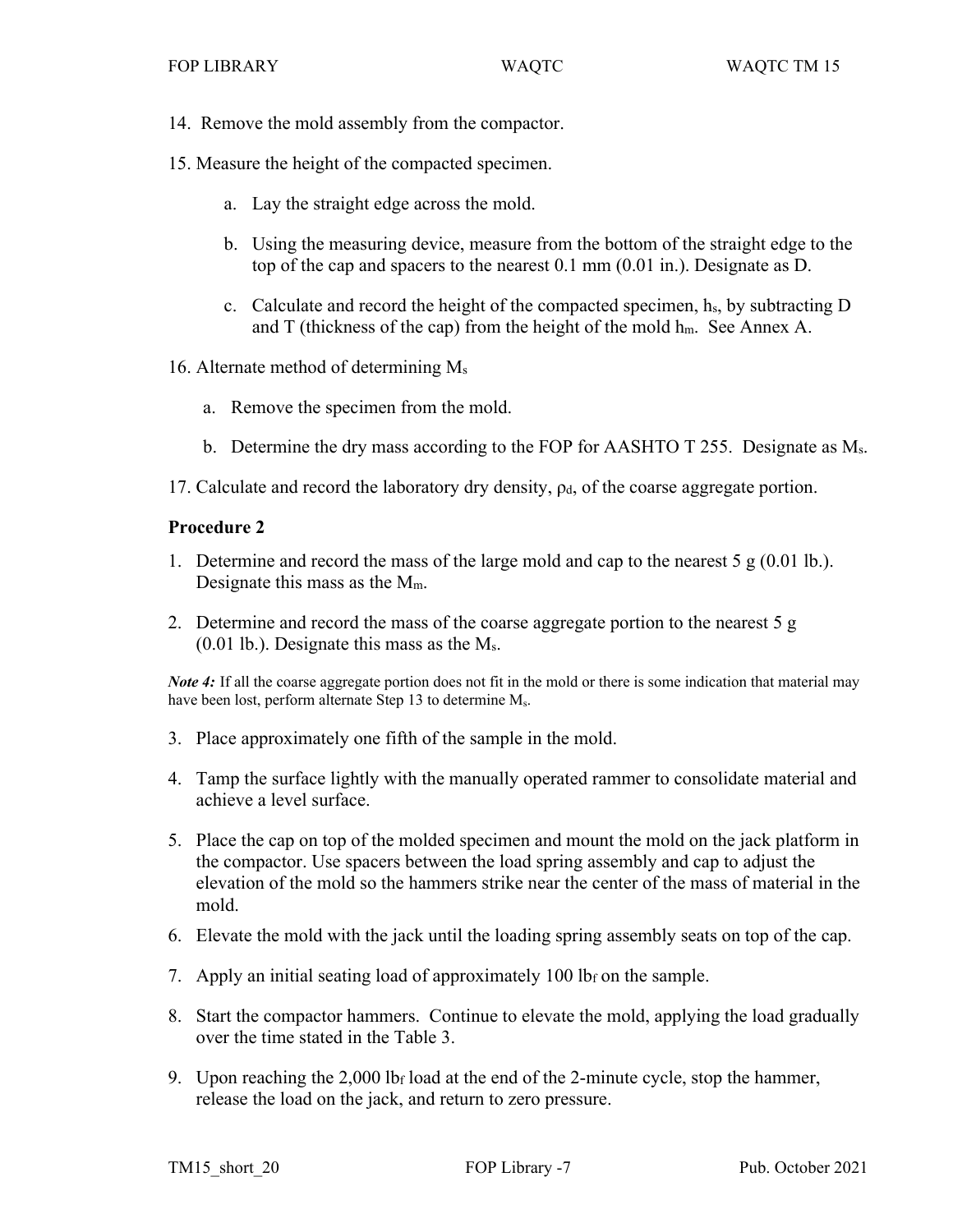- 10. Repeat Steps 3 through 9 four additional times. Ensure all of the coarse aggregate portion is placed in the mold on the final lift.
- 11. Remove the mold assembly from the compactor.
- 12. Measure the height of the compacted specimen.
	- a. Lay the straight edge across the mold.
	- b. Using the measuring device, measure from the bottom of the straight edge to the top of the cap and spacers to the nearest 0.1 mm (0.01 in.). Designate as D.
	- c. Calculate and record the height of the compacted specimen, hs, by subtracting D and  $T$  (thickness of cap) from the height of the mold,  $h_s$ . See Annex A.
- 13. Alternate method of determining Ms
	- a. Remove the specimen from the mold.
	- b. Determine the dry mass of the specimen according to the FOP for AASHTO T 255. Designate as Ms.
- 14. Calculate and record the laboratory dry density,  $\rho_d$ , of the coarse aggregate portion.

# **Apparent Specific Gravity of the Fine and Coarse Portions**

- 1. Determine the apparent specific gravity,  $G_{ab}$ , of the minus 4.75mm (No. 4) sieve according to AASHTO T 84 or Annex B.
- 2. Determine the apparent specific gravity,  $G_{ab}$ , of the plus 4.75 mm (No. 4) sieve according to the FOP for AASHTO T 85 or Annex B.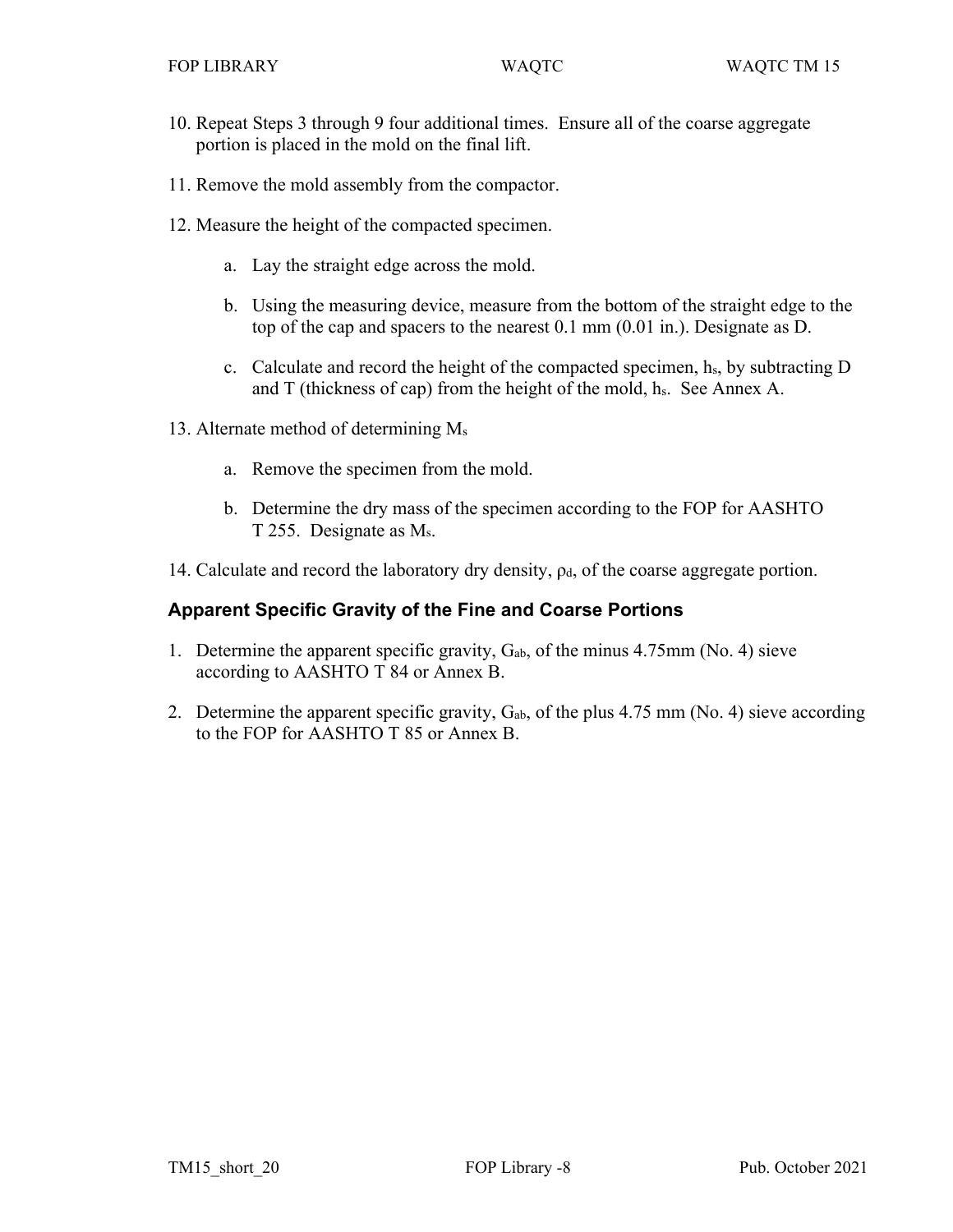## **Calculations**

**Height of specimen in mold (fine or coarse aggregate portion)**

$$
h_s = h_m - D - T
$$

where:

 $h<sub>s</sub>$  = height of specimen in mold, 0.1 mm (0.01 in.)  $h_m$  = height of mold, 0.1 mm (0.01 in.), Annex A  $D =$  measured distance from the mold top to the cap, 0.1 mm (0.01 in.)  $T =$  thickness of the cap, 0.1 mm (0.01 in.), Annex A

#### **Volume of the specimen in the mold (fine or coarse aggregate portion)**

$$
V_s = \frac{h_s \times \pi \times \left(\frac{d}{2}\right)^2}{1e^9 \, mm^3 /_{m^3} \, or \, 1728 \, in^3 /_{ft^3}}
$$

where:

 $V_s$  = volume of specimen in mold m<sup>3</sup> (ft<sup>3</sup>)  $d =$  inside diameter of the mold, 0.1 mm (0.01 in.), Annex A

## **Mass of fine aggregate portion in the mold**

$$
M_s = M_{ms} - M_m
$$

where:

 $M<sub>s</sub>$  = mass of specimen in mold, 0.005 kg (0.01 lb.)  $M<sub>ms</sub>$  = mass of mold and specimen, 0.005 kg (0.01 lb.)  $M_m$  = mass of mold, 0.005 kg (0.01 lb.)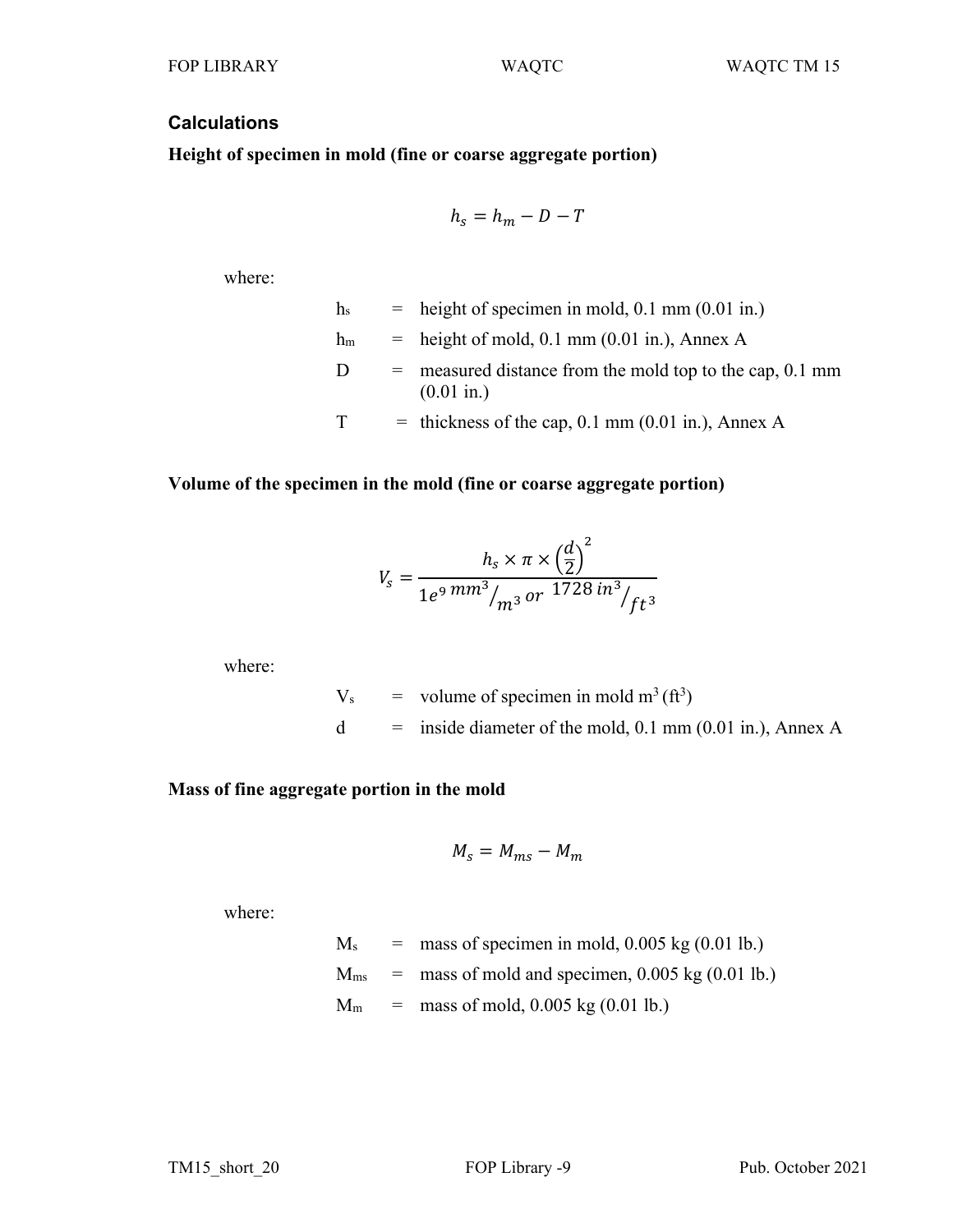# **Wet Density of fine aggregate portion**

$$
\rho_w = \frac{M_s}{V_s}
$$

Where:

 $\rho_{\rm w}$  = wet density, kg/m<sup>3</sup> (lb/ft<sup>3</sup>)  $M<sub>s</sub>$  = mass of specimen in the mold, 0.005 kg (0.01 lb.)

# **Laboratory maximum dry density fine aggregate portion**

$$
\rho_d = \left(\frac{\rho_w}{w + 100}\right) \times 100 \quad or \quad \rho_d = \frac{\rho_w}{\left(\frac{w}{100}\right) + 1}
$$

Where:

$$
p_d = dry density, kg/m3 (lb/ft3)
$$
  
 
$$
= \text{moisture content, as a percentage (FOP for AASHTO T 255)}
$$

# **Laboratory maximum dry density of coarse aggregate portion**

$$
\rho_d = \left(\frac{M_s}{V_s}\right) \times 100
$$

Where:

$$
p_d = dry density, kg/m3 (lb/ft3)
$$
  
\n
$$
M_s = mass of specimen in the mold, 0.005 kg (0.01 lb.)
$$
  
\n
$$
V_s = volume of specimen in mold m3 (ft3)
$$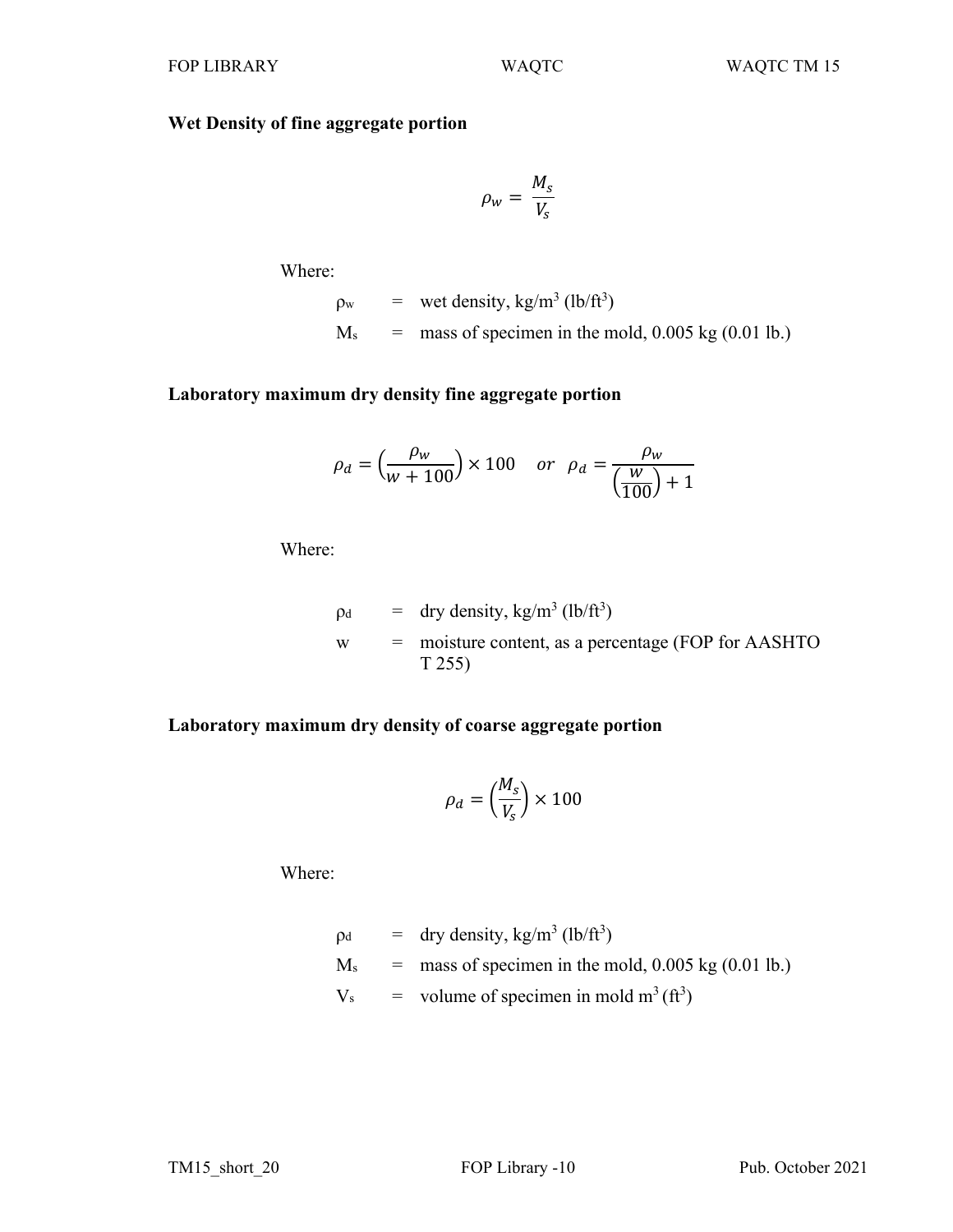# **Example**

# **Example for small mold fine aggregate portion**

| Wet mass, $M_w$                            | $=$ | 6.470 kg $(14.26 \text{ lb})$        |
|--------------------------------------------|-----|--------------------------------------|
| Moisture content, w                        | $=$ | $11.3\%$                             |
| Height of mold, $h_m$                      | $=$ | $203.7$ mm $(8.02$ in.)              |
| Inside diameter of mold, d                 | $=$ | 153.4 mm $(6.04 \text{ in.})$        |
| Measurement from top of mold to cap, D     |     | 44.5 mm $(1.75 \text{ in.})$         |
| Thickness of the cap, T                    | $=$ | $3.6$ mm $(0.14$ in.)                |
| Mass of specimen and mold, $M_{\text{ms}}$ | $=$ | 6.400 kg $(14.11 \text{ lb})$        |
| Mass of mold, $M_m$                        |     | $0.280 \text{ kg} (0.62 \text{ lb})$ |

# **Height of fine aggregate portion in mold**

$$
h_s = h_m - D - T
$$

 $h_s = 203.7$  mm  $- 44.5$  mm  $- 3.6$  mm  $= 155.6$  mm

$$
h_s = 8.02 \text{ in.} - 1.75 \text{ mm} - 0.14 \text{ in.} = 6.13 \text{ in.}
$$

**Volume of the fine aggregate in the mold** 

$$
V_s = \frac{h_s \times \pi \times \left(\frac{d}{2}\right)^2}{1e^9 \, mm^3 /_{m^3} \, or \, 1728 \, in^3 /_{ft^3}}
$$

$$
V_s = \frac{155.6 \, \text{mm} \times \pi \times \left(\frac{153.4 \, \text{mm}}{2}\right)^2}{1,000,000,000 \, \text{mm}^3 / \text{m}^3} = 0.002876 \, \text{m}^3
$$

Or

$$
V_s = \frac{6.13 \text{ in.} \times \pi \times \left(\frac{6.04 \text{ in.}}{2}\right)^2}{1728 \text{ in}^3 / ft^3} = 0.1016 \text{ ft}^3
$$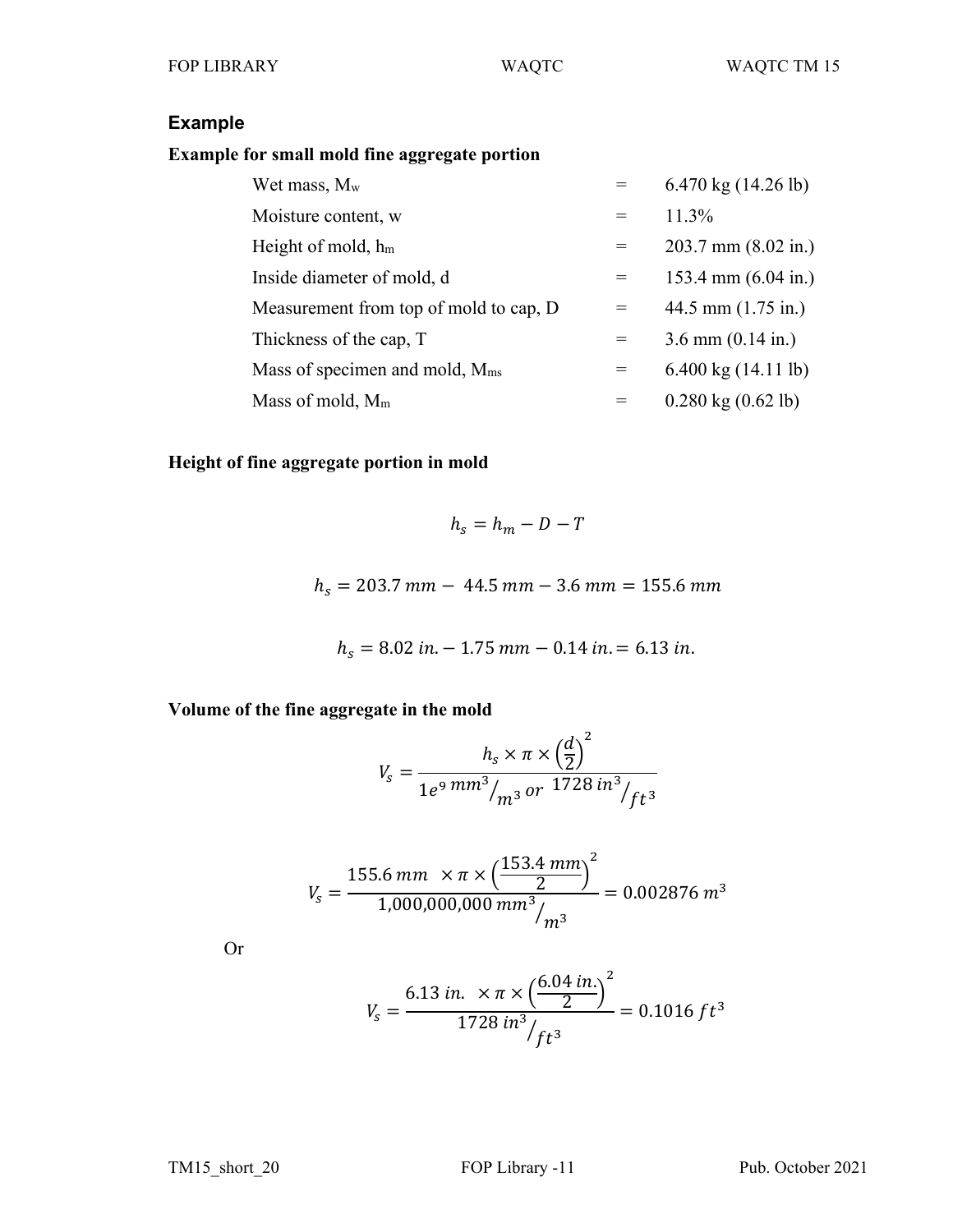**Mass of fine aggregate portion in the mold** 

$$
M_s = M_{ms} - M_m
$$
  

$$
M_s = 6.400 kg - 0.280 kg = 6.119 kg
$$
  

$$
M_s = 14.11 lb - 0.62 lb = 13.49 lb
$$

**Wet density of fine aggregate portion** 

$$
\rho_w = \frac{M_s}{V_s}
$$

$$
\rho_w = \frac{6.119 \text{ kg}}{0.002876 \text{ m}^3} = 2128 \frac{\text{kg}}{\text{m}^3}
$$

$$
\rho_w = \frac{13.49 \, lb}{0.1016 \, ft^3} = 132.8 \, lb /_{ft^3}
$$

Where:

$$
p_w = wet density, kg/m3 (lb/ft3)
$$
  

$$
M_s = mass of specimen in the mold
$$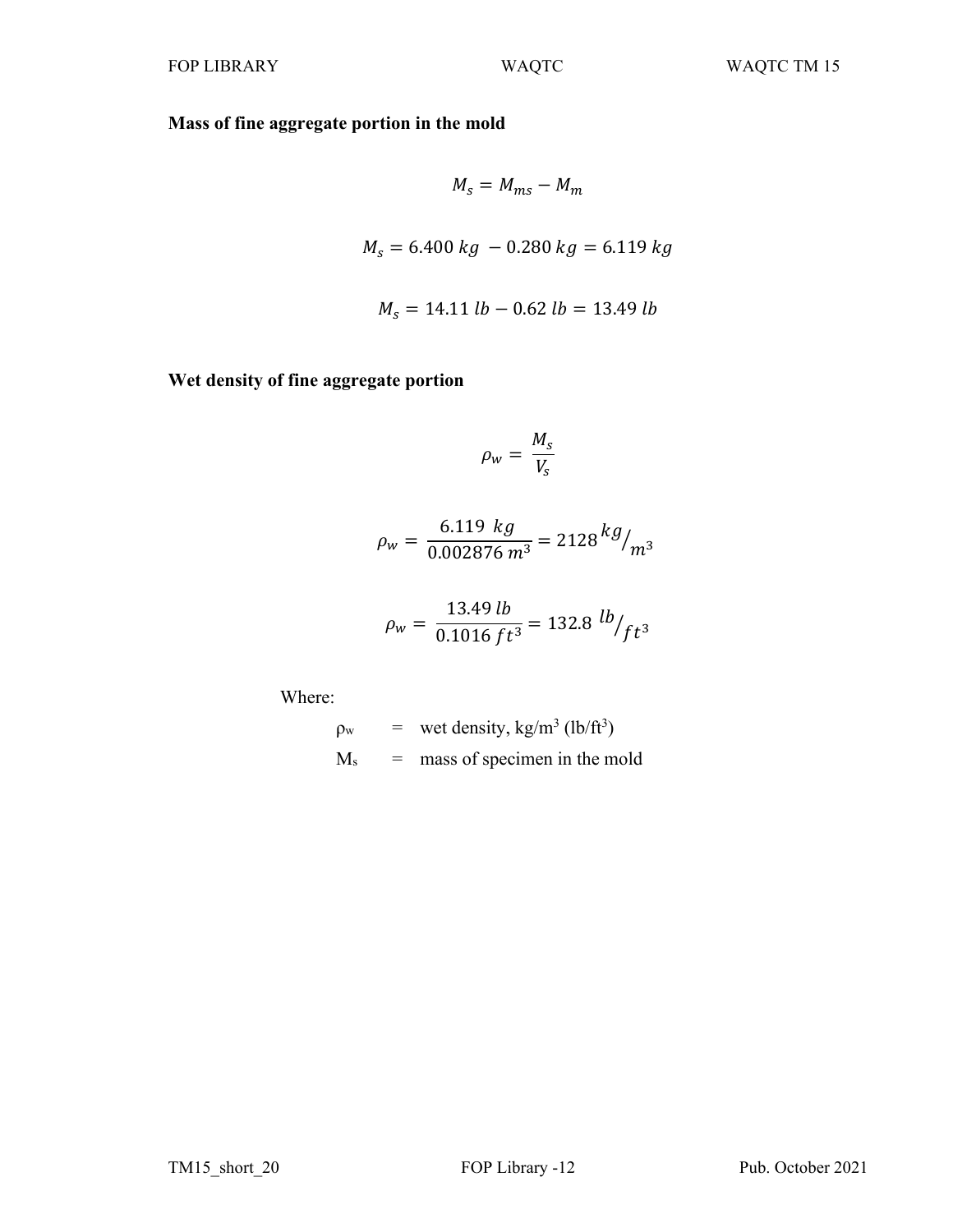# **Laboratory maximum dry density of the fine aggregate portion**

$$
\rho_d = \left(\frac{\rho_w}{w + 100}\right) \times 100 \quad or \quad \rho_d = \frac{\rho_w}{\left(\frac{w}{100}\right) + 1}
$$

$$
\rho_d = \left(\frac{2128\,kg/m^3}{11.3\% + 100}\right) \times 100 = 1912\ kg/m^3\ \rho_d = \left(\frac{132.8\ lb/ft^3}{11.3\% + 100}\right) \times 100 = 119.3\ lb/ft^3
$$

Or

$$
\rho_d = \left(\frac{2128 \, kg/m^3}{11.3\% + 1}\right) = 1912 \, kg/m^3 \quad \rho_d = \left(\frac{132.8 \, lb/ft^3}{11.3\% + 1}\right) = 119.3 \, lb/ft^3
$$

# **Example for small mold coarse aggregate portion (Procedure 1)**

Calculations will be the same for Procedure 2

| Height of mold, $h_m$                                | $203.7$ mm $(8.02$ in.)       |
|------------------------------------------------------|-------------------------------|
| Inside diameter of mold, d                           | 153.4 mm $(6.04 \text{ in.})$ |
| Measurement from top of mold to cap, D               | 42.4 mm $(1.67 \text{ in.})$  |
| Thickness of the cap, T                              | $3.6$ mm $(0.14$ in.)         |
| Mass of coarse aggregate in the mold, M <sub>s</sub> | 4.985 kg $(10.99$ lb)         |

# **Height of coarse aggregate portion in mold**

$$
h_s = h_m - D - T
$$

 $h_s = 203.7$  mm  $- 42.4$  mm  $- 3.6$  mm  $= 157.7$  mm

 $h_s = 8.02$  in.  $-1.67$  in.  $-0.14$  in.  $= 6.21$  in.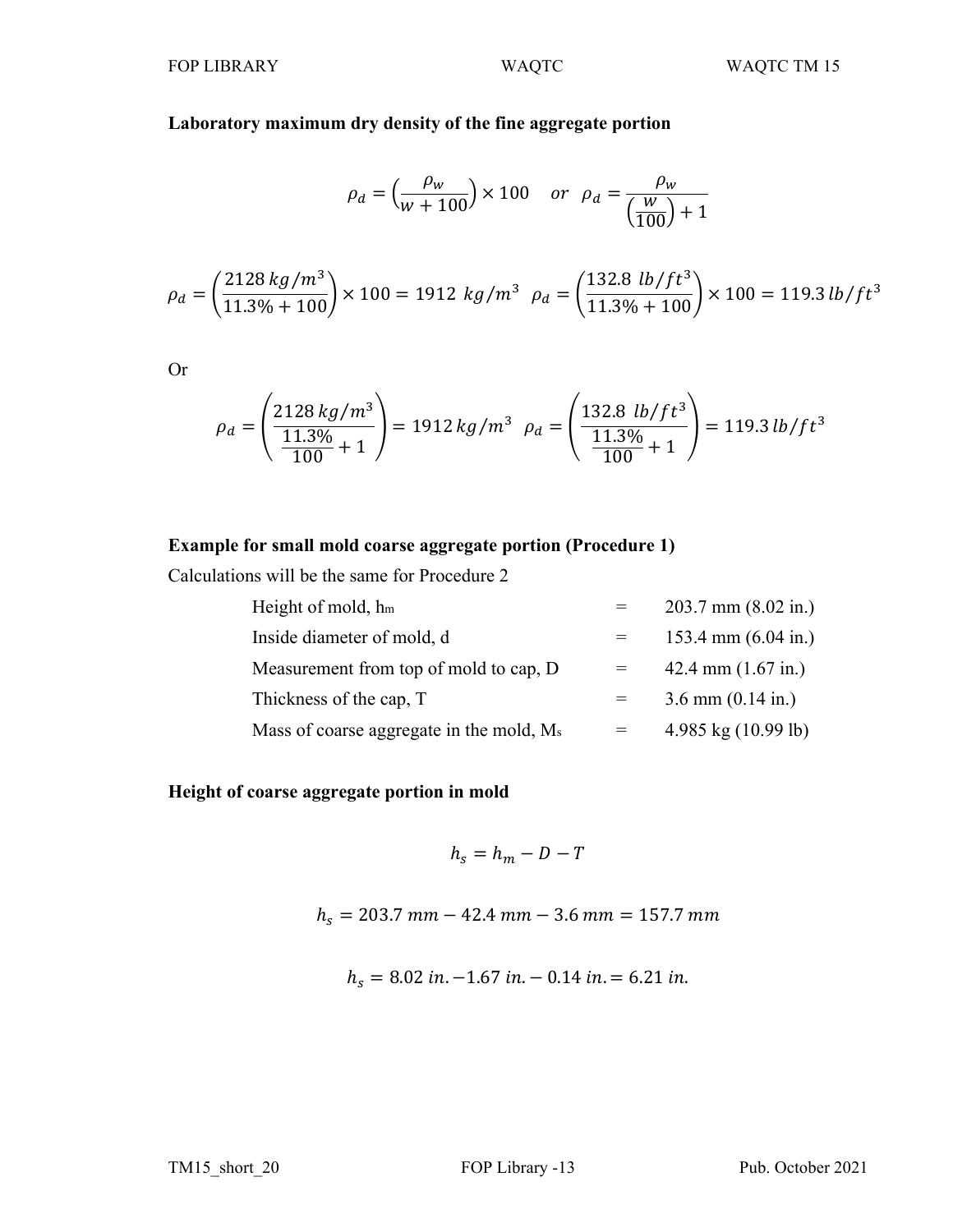# **Volume of the coarse aggregate portion in the mold**

$$
V_s = \frac{h_s \times \pi \times \left(\frac{d}{2}\right)^2}{1e^9 \, mm^3 /_{m^3} \, or \, 1728 \, in^3 /_{ft^3}}
$$

$$
V_s = \frac{157.7 \, \text{mm} \times \pi \times \left(\frac{153.4 \, \text{mm}}{2}\right)^2}{1,000,000,000 \, \text{mm}^3 /_{m^3}} = 0.002915 \, \text{m}^3
$$

$$
V_s = \frac{6.21 \text{ in.} \times \pi \times \left(\frac{6.04 \text{ in.}}{2}\right)^2}{1728 \text{ in}^3 / ft^3} = 0.1030 \text{ ft}^3
$$

# **Laboratory maximum dry density of coarse aggregate portion**

$$
\rho_d = \left(\frac{M_s}{V_s}\right) \times 100
$$

$$
\rho_d = \left(\frac{4.985 \, kg}{0.002915 \, m^3}\right) \times 100 = 1710 \, kg /_{m^3}
$$

$$
\rho_d = \left(\frac{10.99 \, lb}{0.1030 \, ft^3}\right) \times 100 = 106.7 \, lb/ft^3
$$

Where:

$$
\rho_d = \text{dry density}, \text{kg/m}^3 \text{ (lb/ft}^3)
$$
  
\n
$$
M_s = \text{mass of specimen in the mold}, 0.005 \text{ kg} \text{ (0.01 lb.)}
$$
  
\n
$$
V_s = \text{volume of specimen in mold m}^3 \text{ (ft}^3)
$$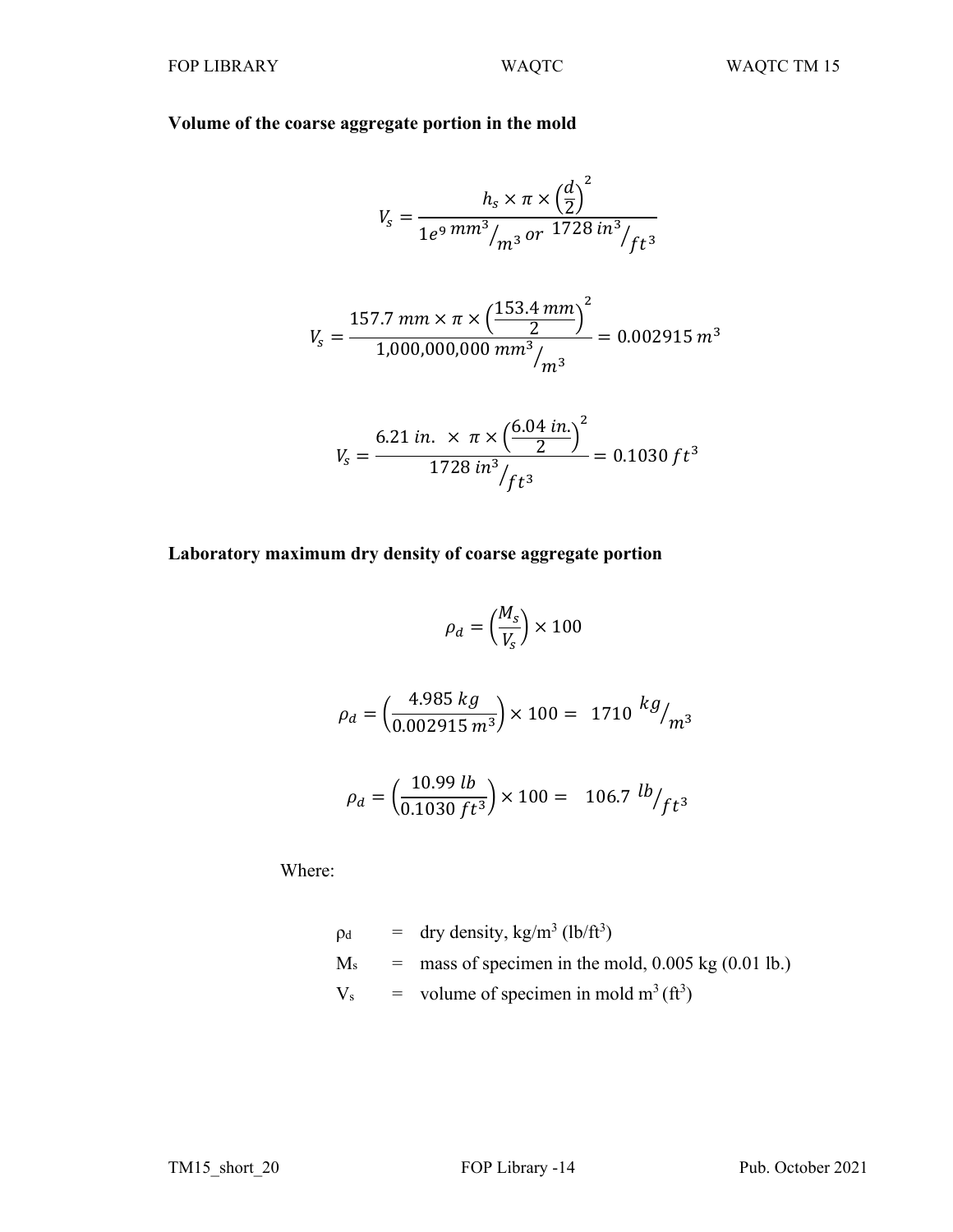## **Theoretical Maximum Density Curve Development**

Enter the following data into an approved spreadsheet to develop the maximum density chart and maximum density curve.

- Laboratory maximum dry density,  $\rho_d$ , of the coarse aggregate portion to the nearest  $1 \text{ kg/m}^3 (0.1 \text{ lb/ft}^3)$
- Laboratory maximum dry density,  $\rho_d$ , of the fine aggregate portion to the nearest  $1 \text{ kg/m}^3 (0.1 \text{ lb/ft}^3)$
- Optimum moisture content to the nearest 0.1 percent if the FOP for AASTHO T 99/T 180, T 99 Method A was used for the fine portion.
- Coarse aggregate apparent specific gravity,  $G_{ab}$ , to the nearest  $0.001$
- Fine aggregate portion apparent specific gravity,  $G_{ab}$ , to the nearest 0.001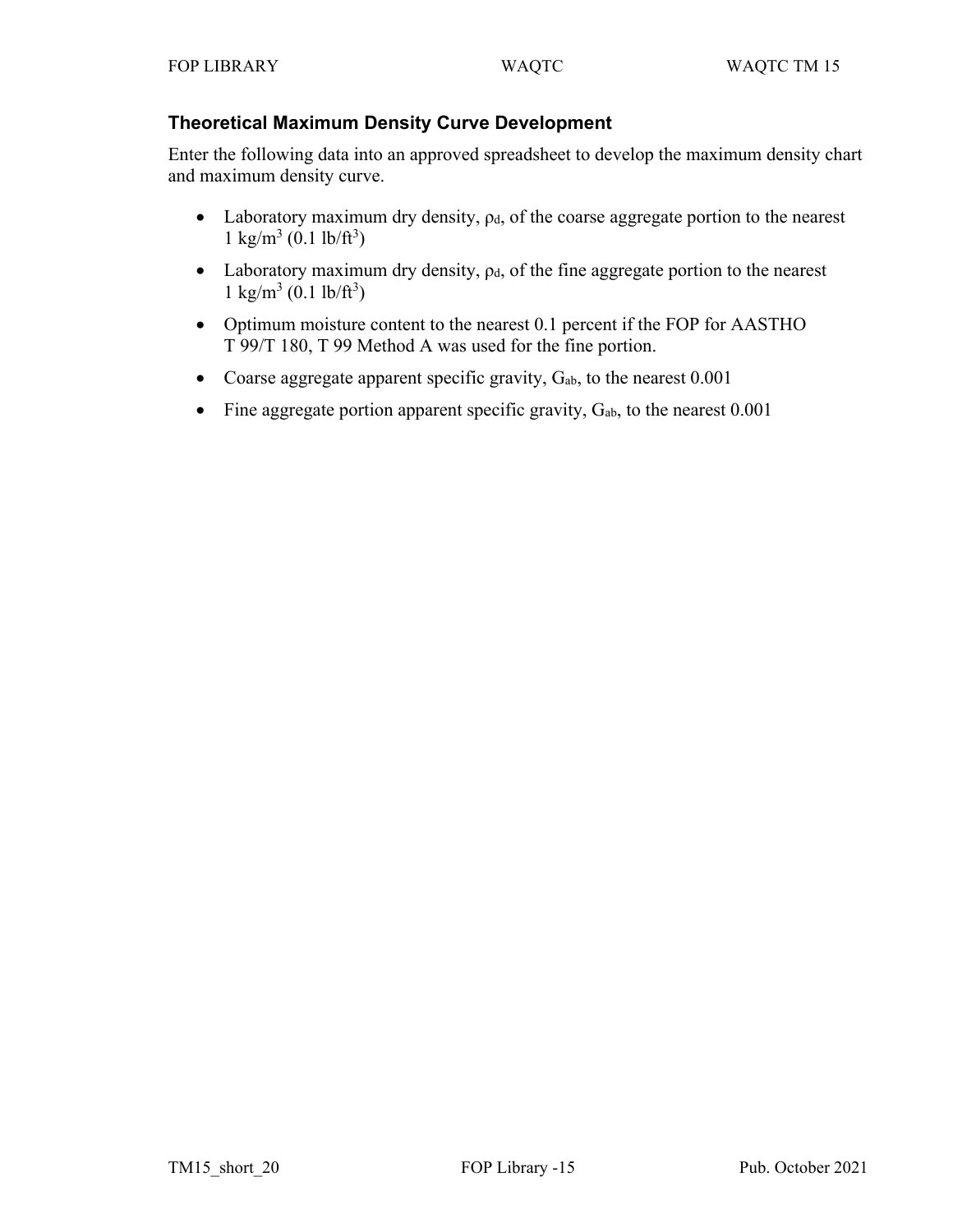# **Example**

| <b>Density Curves</b> |                |         |                | <b>Density Curves</b> |                                          |         |                |
|-----------------------|----------------|---------|----------------|-----------------------|------------------------------------------|---------|----------------|
| Pass #4               | <b>Maximum</b> | Pass #4 | <b>Maximum</b> | Pass #4               | <b>Maximum</b>                           | Pass #4 | <b>Maximum</b> |
| 0.0                   | 104.8          | 31.0    | 133.7          | 62.0                  | 134.6                                    | 82.0    | 129.6          |
| 1.0                   | 105.6          | 32.0    | 134.5          | 63.0                  | 134.3                                    | 83.0    | 129.4          |
| 2.0                   | 106.4          | 33.0    | 135.2          | 64.0                  | 134.0                                    | 84.0    | 129.3          |
| 3.0                   | 107.1          | 34.0    | 135.8          | 65.0                  | 133.6                                    | 85.0    | 129.1          |
| 4.0                   | 107.9          | 35.0    | 136.4          | 66.0                  | 133.3                                    | 86.0    | 128.9          |
| 5.0                   | 108.7          | 36.0    | 137.0          | 67.0                  | 133.1                                    | 87.0    | 128.8          |
| 6.0                   | 109.5          | 37.0    | 137.5          | 68.0                  | 132.8                                    | 88.0    | 128.6          |
| 7.0                   | 110.3          | 38.0    | 137.9          | 69.0                  | 132.5                                    | 89.0    | 128.4          |
| 8.0                   | 111.1          | 39.0    | 138.3          | 70.0                  | 132.2                                    | 90.0    | 128.3          |
| 9.0                   | 112.0          | 40.0    | 138.6          | 71.0                  | 132.0                                    | 91.0    | 128.1          |
| 10.0                  | 112.8          | 41.0    | 138.9          | 72.0                  | 131.7                                    | 92.0    | 128.0          |
| 11.0                  | 113.7          | 42.0    | 139.0          | 73.0                  | 131.5                                    | 93.0    | 127.9          |
| 12.0                  | 114.5          | 43.0    | 139.2          | 74.0                  | 131.2                                    | 94.0    | 127.7          |
| 13.0                  | 115.4          | 44.0    | 139.2          | 75.0                  | 131.0                                    | 95.0    | 127.6          |
| 14.0                  | 116.4          | 45.0    | 139.2          | 76.0                  | 130.8                                    | 96.0    | 127.4          |
| 15.0                  | 117.3          | 46.0    | 139.2          | 77.0                  | 130.6                                    | 97.0    | 127.3          |
| 16.0                  | 118.2          | 47.0    | 139.1          | 78.0                  | 130.4                                    | 98.0    | 127.2          |
| 17.0                  | 119.2          | 48.0    | 139.0          | 79.0                  | 130.2                                    | 99.0    | 127.0          |
| 18.0                  | 120.2          | 49.0    | 138.8          | 80.0                  | 130.0                                    | 100.0   | 126.9          |
| 19.0                  | 121.3          | 50.0    | 138.6          | 81.0                  | 129.8                                    |         |                |
| 20.0                  | 122.3          | 51.0    | 138.3          |                       |                                          |         |                |
| 21.0                  | 123.4          | 52.0    | 138.1          |                       | <b>Control Points for Density Curves</b> |         |                |
| 22.0                  | 124.5          | 53.0    | 137.8          | Pass #4               | <b>Maximum</b>                           | Loose   |                |
| 23.0                  | 125.6          | 54.0    | 137.5          | 0.0                   | 104.8                                    | 87.6    |                |
| 24.0                  | 126.8          | 55.0    | 137.1          | 20.5                  | 122.8                                    | 99.6    |                |
| 25.0                  | 127.9          | 56.0    | 136.8          | 27.4                  | 130.4                                    | 103.8   |                |
| 26.0                  | 129.0          | 57.0    | 136.4          | 42.5                  | 139.1                                    | 105.4   |                |
| 27.0                  | 130.0          | 58.0    | 136.0          | 61.1                  | 134.9                                    | 96.7    |                |
| 28.0                  | 131.0          | 59.0    | 135.7          | 100.0                 | 126.9                                    | 81.9    |                |
| 29.0                  | 132.0          | 60.0    | 135.3          |                       |                                          |         |                |
| 30.0                  | 132.8          | 61.0    | 135.0          |                       |                                          |         |                |

# **Theoretical Maximum Dry Density Chart**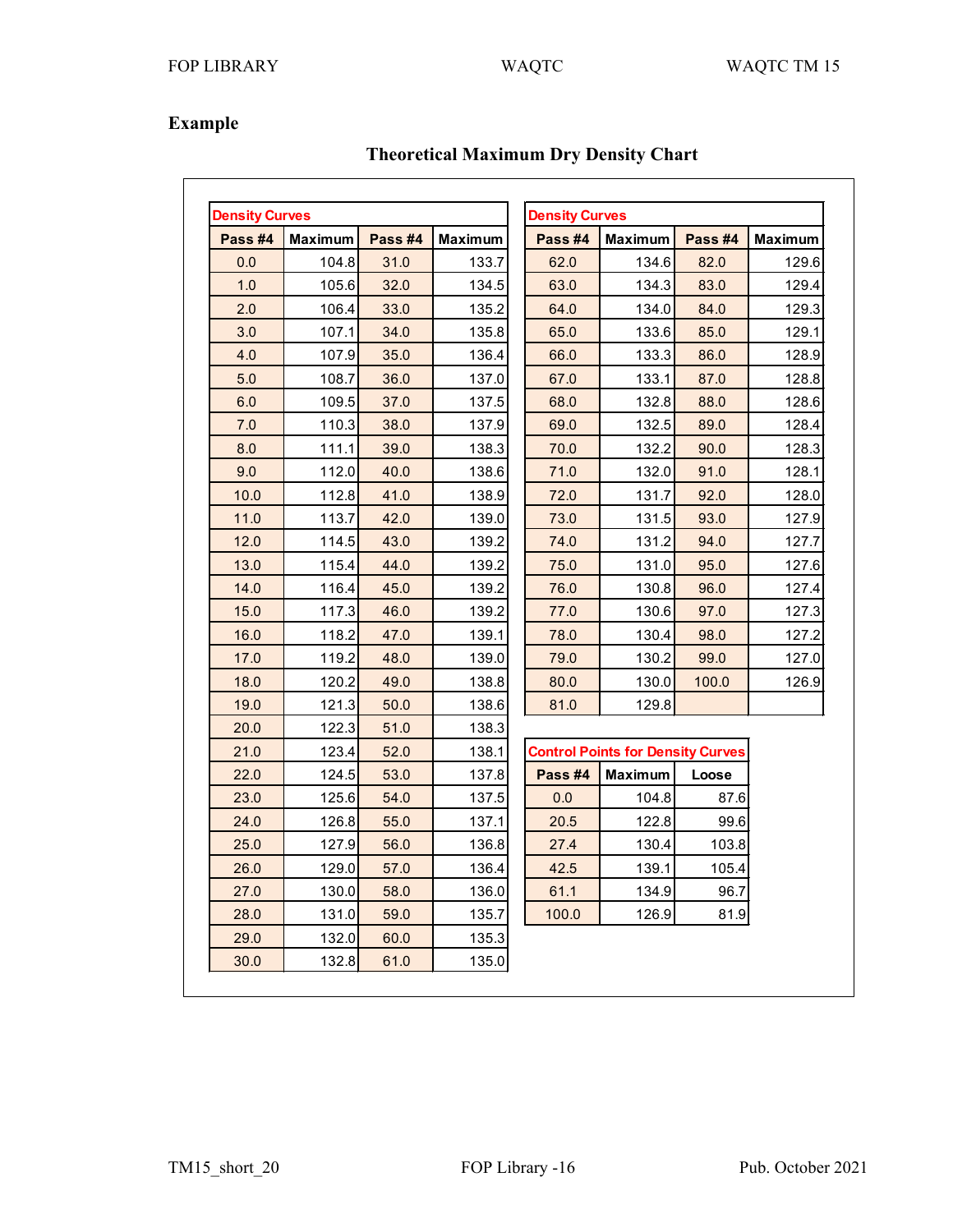

# **Theoretical Maximum Dry Density Curve**

# **Report**

- Results on standard agency forms
- Sample ID
- Laboratory maximum dry density of the coarse aggregate portion to the nearest  $1 \text{ kg/m}^3 (0.1 \text{ lb/ft}^3)$
- Laboratory maximum dry density of the fine aggregate portion to the nearest  $1 \text{ kg/m}^3$  $(0.1 \text{ lb/ft}^3)$
- Optimum moisture content to the nearest 0.1 percent (when using the FOP for AASTHO T 99/T 180, T 99 Method A for the fine aggregate portion)
- Coarse aggregate apparent specific gravity  $(G_{ab})$  to the nearest 0.001
- Fine aggregate apparent specific gravity  $(G_{ab})$  to the nearest 0.001
- Theoretical maximum dry density chart
- Theoretical maximum dry density curve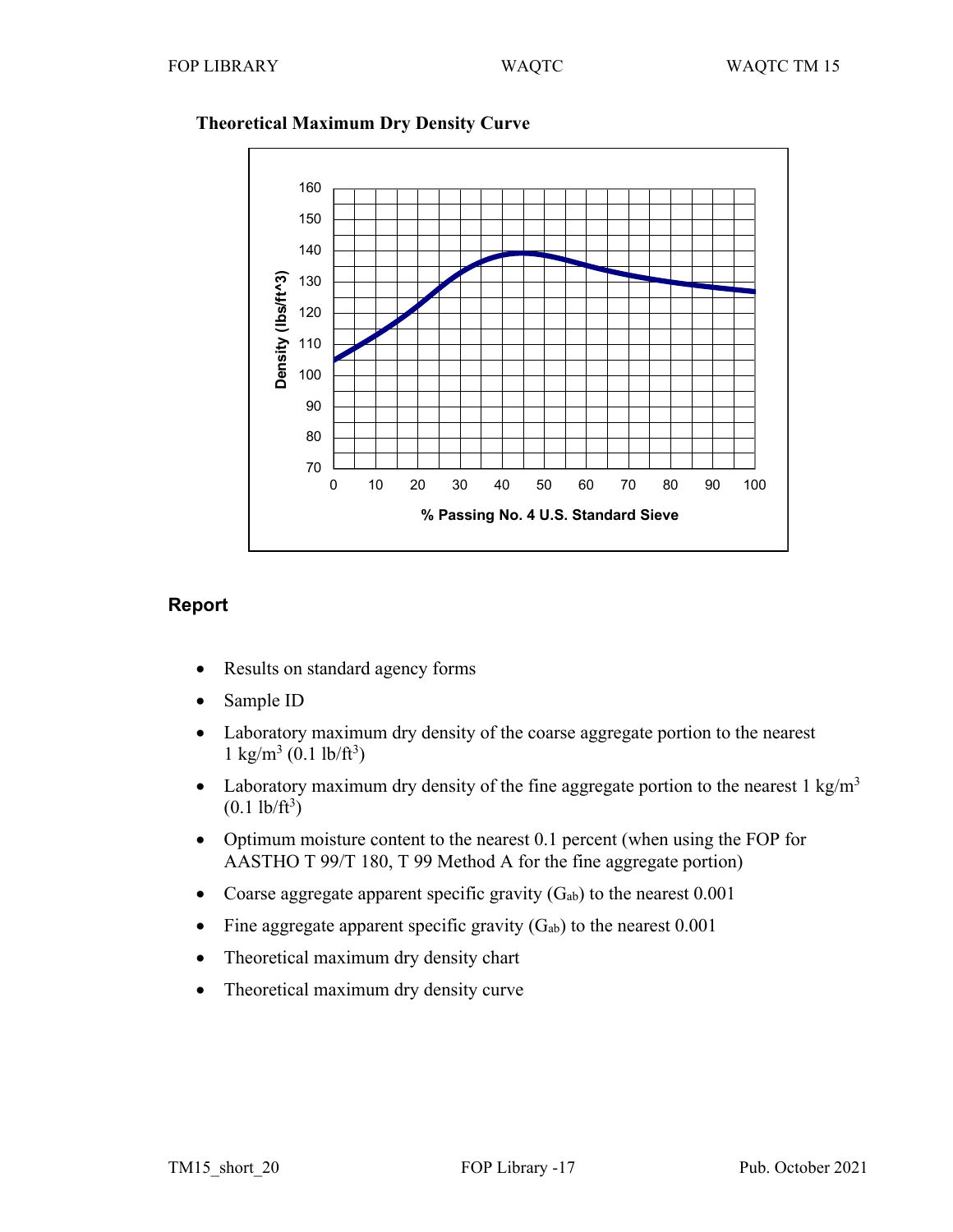# **ANNEX A STANDARDIZATION OF THE MOLD**

(Mandatory Information)

## **Apparatus**

- Calipers having a range sufficient to measure the diameter of the measure being checked and readable to at least 0.1 mm (0.01 in.)
- Inside diameter caliper, 300 mm (12 in.) range
- Straight edge at least 25 mm (1 in.) larger than the mold
- Ruler readable to 0.1 mm (0.01 in.)

## **Procedure**

## **Determine the height of the mold (hm)**

- 1. Place the straight edge across the top of the mold.
- 2. Using the caliper measure from the bottom of the straight edge to the center mold to the nearest 0.1 mm (0.01 in.)
- 3. Turn the straight edge 90 degrees.
- 4. Repeat Step 2.
- 5. Average the two measurements.
- 6. Designate as hm

## **Determine the thickness of the cap and spacers (T)**

- 1. Place cap and spacers inside the mold.
- 2. Place the straight edge across the top of the mold.
- 3. Using the caliper measure from the bottom of the straight edge to the center of the top of the cap to the nearest  $0.1 \text{ mm}$   $(0.01 \text{ in.})$ .
- 4. Turn the straight edge 90 degrees.
- 5. Repeat Step 3.
- 6. Average the two measurements.
- 7. Subtract the average measurement from  $h_m$
- 8. Designate as T.

## **Determine the inside diameter of the mold (d)**

- 1. Using the caliper measure the inside diameter of the mold to the nearest 0.1 mm (0.01 in.).
- 2. Turn the mold 90 degrees.
- 3. Repeat Step 1.
- 4. Average the two measurements.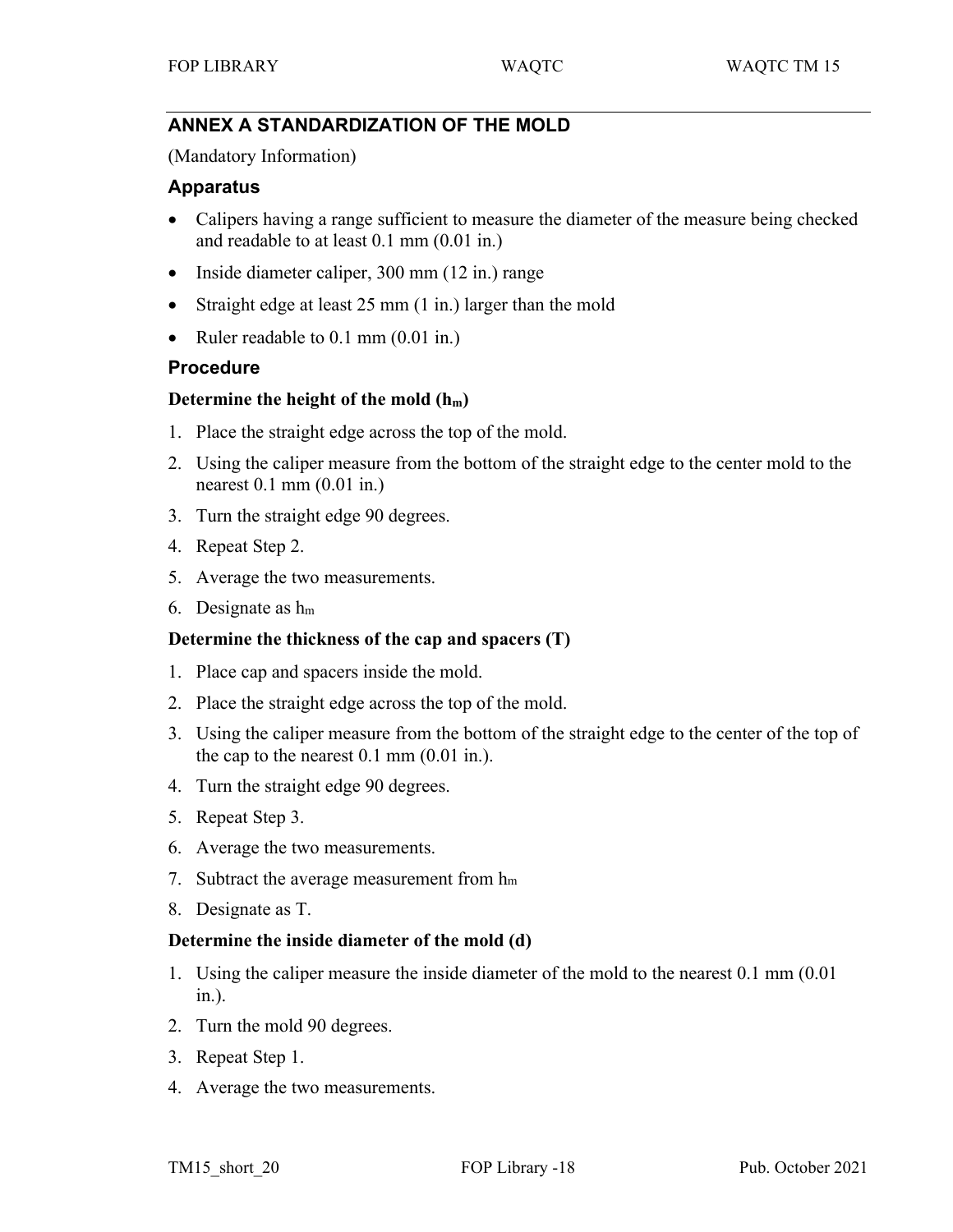5. Designate as d.

# **ANNEX B APPARENT SPECIFIC GRAVITY (Gab) DETERMINATION**

## (Mandatory Information)

This procedure covers the determination of apparent specific of coarse and fine aggregate by means of a pycnometer. When the soil is composed of material both larger and smaller than the 4.75 mm (No. 4) sieve, the sample is separated on the 4.75 mm (No. 4) sieve.

## **Apparatus**

- Pycnometer: A flask or other suitable container in which the volume can be reproduced within  $\pm 0.1$  ml. The volume of the flask shall be at least 50 percent greater than required for the test sample.
- Pycnometer / volumetric flask cover: A glass plate or a metal or plastic cover with a vented opening
- Balance: A balance of sufficient capacity, readable to 0.1 g. Meeting AASHTO M 231, Class G2.
- Oven: Capable of maintaining a temperature of  $110 \pm 5^{\circ}$ C (230  $\pm 9^{\circ}$ F) for drying the specimens to a constant mass.
- Vacuum lid: A transparent lid with a suitable vacuum connection, with a vacuum opening to be covered with a fine wire mesh
- Vacuum: Capable of evacuating air from the container to a partial vacuum of 13.33 kPa (100 mmHg) or less absolute pressure
- Manometer or vacuum gauge: Capable of measuring the vacuum being applied at the source of the vacuum
- Water bath: A constant-temperature water bath (optional)
- Thermometers: Thermometric devices accurate to  $0.5^{\circ}C(1^{\circ}F)$
- Bleeder valve to adjust vacuum
- Timer

# **Sample Preparation**

- 1. Sample and reduce the aggregate in accordance with the FOPs for AASHTO R 90 and R 76.
- 2. Dry the sample sufficiently to obtain a clean separation of fine and coarse material in the sieving operation.
- 3. Sieve the sample in accordance with the FOP for AASHTO T 27/ T 11 over the 4.75 mm (No. 4) sieve.

## **Coarse test sample**

a. Split or quarter approximately 1000 g of material from the portion retained on the 4.75 mm (No. 4) sieve.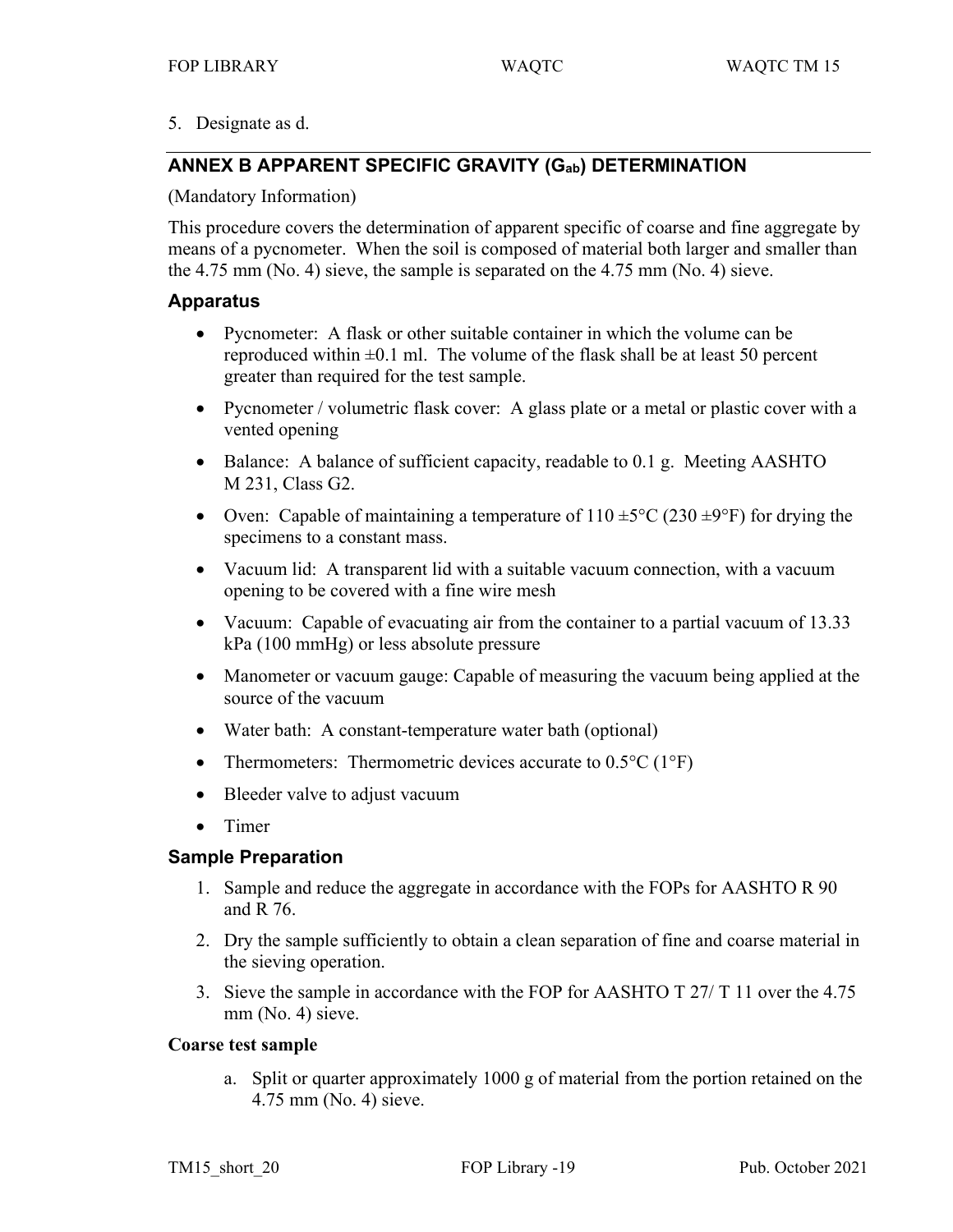- b. Dry to constant mass according to the FOP for AASHTO T 255 at 110  $\pm$ 5°C (230)  $\pm 9^\circ F$ ).
- c. Cool to room temperature.

## **Fine test sample**

- a. Split or quarter approximately 500 g of material from the portion passing the 4.75 mm (No. 4) sieve.
- b. Dry to constant mass according to the FOP for AASHTO T 255/T 265 at 110  $\pm 5^{\circ}$ C (230  $\pm 9^{\circ}$ F).
- c. Cool to room temperature.

# **Procedure**

The procedure is performed on fine and coarse aggregate separately.

- 1. Determine and record the mass of the dry test sample. Designate as A.
- 2. Place the test sample in the pycnometer.
- 3. Add water at approximately 20 $\degree$ C (68 $\degree$ F) until the pycnometer is about  $\frac{3}{4}$  full.
- 4. Connect the pycnometer to the vacuum system.
- 5. Apply partial vacuum, 30 mmHg or less absolute pressure, for  $20 \pm 1$  min.
- 6. Agitate the pycnometer and contents, either continuously by mechanical device or manually by vigorous shaking, at 2-minute intervals. This agitation facilitates the removal of entrapped air.
- 7. Release vacuum and disconnect the hoses.
- 8. Fill the pycnometer with water without reintroducing air. Water temperature should be maintained as close to  $20 \pm 0.5^{\circ}C$  (68  $\pm 1^{\circ}F$ ) as possible throughout the procedure.

*Note 1*: It may be necessary to place the pycnometer in a water bath for 10 minutes after the release of vacuum to stabilize at  $20 \pm 0.5^{\circ}$ C (68  $\pm 1^{\circ}$ F).

- a. Metal pycnometer (coarse test sample only) Fill the pycnometer with to 20  $\pm 0.5$ °C (68  $\pm$ 1°F) water according to manufacturer's instructions and dry the outside.
- b. Glass pycnometer (fine or coarse test samples) Completely fill the pycnometer with to  $20 \pm 0.5^{\circ}$ C (68  $\pm 1^{\circ}$ F) water, slide the calibrated glass plate over the mouth of the pycnometer making sure there are no air bubbles trapped under the plate. Dry the outside.
- 9. Determine and record the mass of the pycnometer, sample, and water. Designate as C.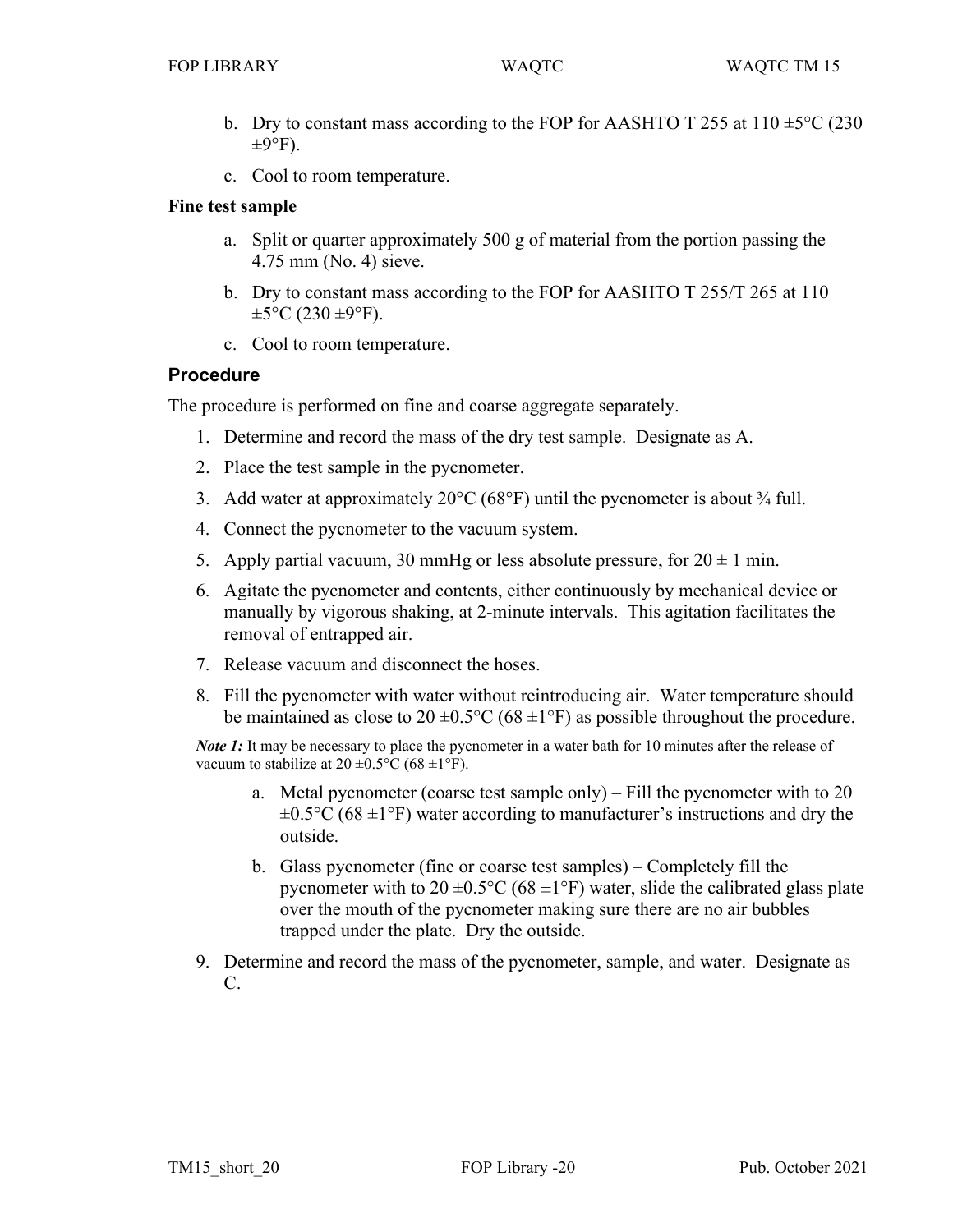# **Calculation**

Calculate the Gab to three decimal places as follows:

$$
G_{ab} = \frac{A}{A+B-C}
$$

Where:

- A = Mass of dry sample in air, g
- B = Mass of pycnometer filled with water at  $20^{\circ}$ C (68°F), g, determined during the Standardization of Pycnometer procedure
- C = Mass of pycnometer, water, and the test sample at to  $20 \pm 0.5^{\circ}$ C (68  $\pm 1^{\circ}$ F), g

# **Coarse example:**

$$
G_{ab} = \frac{2200.3 \ g}{2200.3 \ g + 7502.5 \ g - 8812.0 \ g} = 2.470
$$

Given:

| A | $=$ | 2200.3 g   |
|---|-----|------------|
| В | $=$ | $7502.5$ g |
| C | $=$ | 8812.0 g   |

# **Report**

- Report on standard agency forms.
- Report apparent specific gravities,  $G_{ab}$ , to the nearest  $0.001$